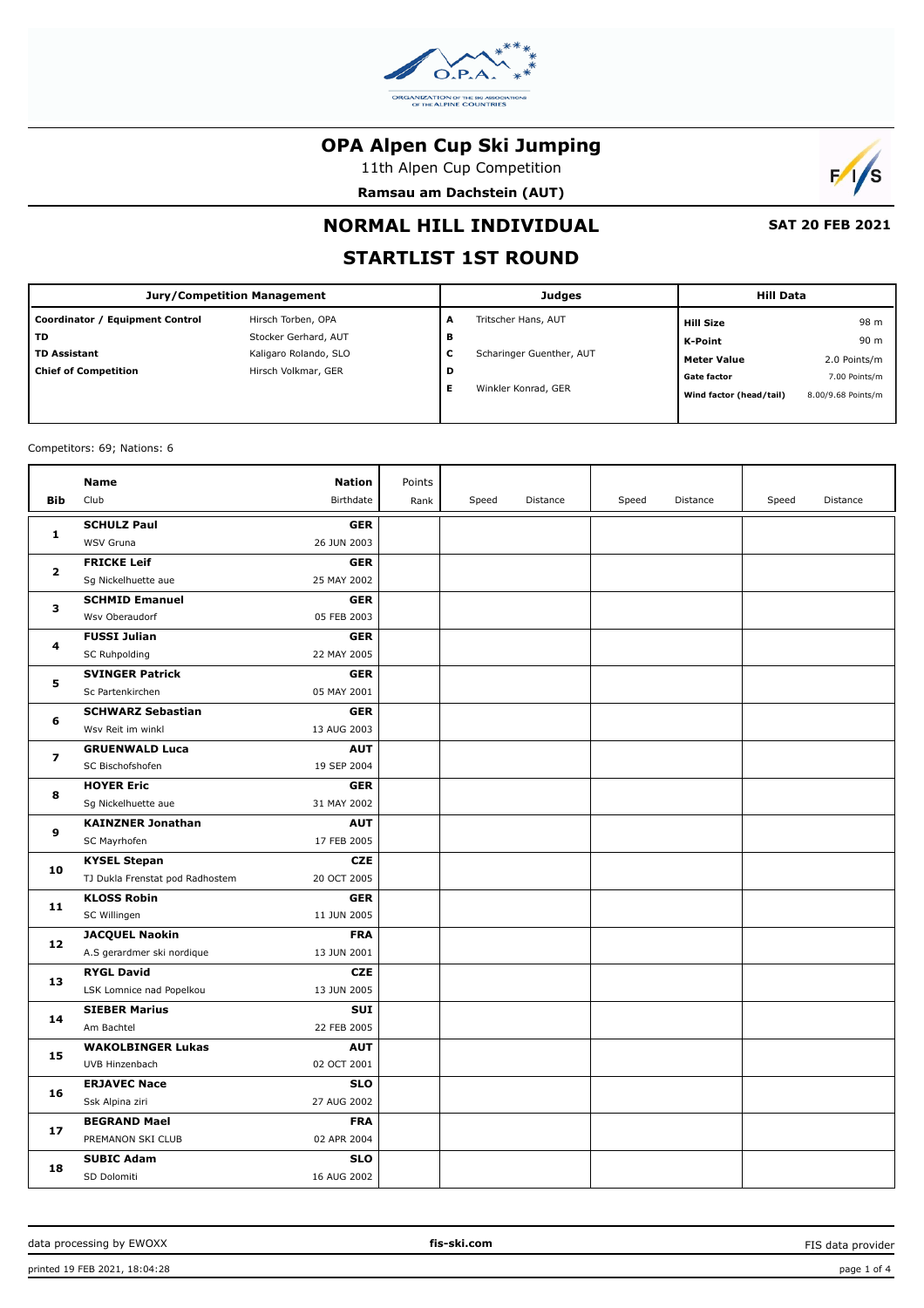

11th Alpen Cup Competition

**Ramsau am Dachstein (AUT)**



### **NORMAL HILL INDIVIDUAL**

 **SAT 20 FEB 2021**

## **STARTLIST 1ST ROUND**

|          | Name                            | Nation      | Points |       |          |       |          |       |          |
|----------|---------------------------------|-------------|--------|-------|----------|-------|----------|-------|----------|
| Bib      | Club                            | Birthdate   | Rank   | Speed | Distance | Speed | Distance | Speed | Distance |
| 19       | <b>KOENIG Tobias</b>            | <b>GER</b>  |        |       |          |       |          |       |          |
|          | Sc Oberstdorf                   | 31 DEC 2001 |        |       |          |       |          |       |          |
| 20       | <b>ERNST Elia</b>               | <b>AUT</b>  |        |       |          |       |          |       |          |
|          | SC Fieberbrunn                  | 29 MAR 2004 |        |       |          |       |          |       |          |
|          | <b>SCHMIDT Fabian</b>           | <b>GER</b>  |        |       |          |       |          |       |          |
| 21       | Sg Nickelhuette aue             | 21 MAR 2001 |        |       |          |       |          |       |          |
| 22       | <b>HETTICH Tim</b>              | <b>GER</b>  |        |       |          |       |          |       |          |
|          | Ski Team schonach rohrhardsberg | 03 MAY 2002 |        |       |          |       |          |       |          |
| 23       | <b>TRITSCHER David</b>          | <b>AUT</b>  |        |       |          |       |          |       |          |
|          | Wsv Ramsau                      | 30 AUG 2003 |        |       |          |       |          |       |          |
| 24       | <b>TRUNZ Felix</b>              | <b>SUI</b>  |        |       |          |       |          |       |          |
|          | Am Bachtel                      | 20 APR 2006 |        |       |          |       |          |       |          |
| 25       | <b>HEUMANN Lucas</b>            | <b>GER</b>  |        |       |          |       |          |       |          |
|          | Wsv Oberaudorf                  | 13 OCT 2004 |        |       |          |       |          |       |          |
| 26       | <b>GAY Julien</b>               | <b>FRA</b>  |        |       |          |       |          |       |          |
|          | Sc Nanceen                      | 29 APR 2004 |        |       |          |       |          |       |          |
| 27       | <b>REPELLIN Ari</b>             | <b>FRA</b>  |        |       |          |       |          |       |          |
|          | Chamonix                        | 18 MAR 2004 |        |       |          |       |          |       |          |
| 28       | <b>STURM Micha</b>              | <b>SUI</b>  |        |       |          |       |          |       |          |
|          | Ulisbach                        | 11 FEB 2004 |        |       |          |       |          |       |          |
| 29<br>30 | <b>IMHOF Remo</b>               | <b>SUI</b>  |        |       |          |       |          |       |          |
|          | Einsiedeln                      | 19 NOV 2003 |        |       |          |       |          |       |          |
|          | <b>MILESI Enzo</b>              | <b>FRA</b>  |        |       |          |       |          |       |          |
|          | S.C nanceen                     | 08 MAR 2003 |        |       |          |       |          |       |          |
| 31       | <b>AIGNER Xaver</b>             | <b>AUT</b>  |        |       |          |       |          |       |          |
|          | Kitzbueheler Ski Club - KSC     | 06 APR 2002 |        |       |          |       |          |       |          |
| 32       | <b>PERME Lovro</b>              | <b>SLO</b>  |        |       |          |       |          |       |          |
|          | SD DOLOMITI                     | 08 MAY 2004 |        |       |          |       |          |       |          |
| 33       | <b>KESSELI Juri</b>             | <b>SUI</b>  |        |       |          |       |          |       |          |
|          | SC Einsiedeln                   | 12 SEP 2005 |        |       |          |       |          |       |          |
| 34       | JINDRISEK Jiri                  | <b>CZE</b>  |        |       |          |       |          |       |          |
|          | JKL Desna-DUKLA                 | 30 JUN 2004 |        |       |          |       |          |       |          |
| 35       | <b>KRENEK Filip</b>             | <b>CZE</b>  |        |       |          |       |          |       |          |
|          | TJ Roznov pod Radhostem         | 09 DEC 2005 |        |       |          |       |          |       |          |
| 36       | <b>TITTEL Adrian</b>            | <b>GER</b>  |        |       |          |       |          |       |          |
|          | SG Nickelhuette Aue             | 21 FEB 2004 |        |       |          |       |          |       |          |
| 37       | <b>STEINBEISSER Simon</b>       | <b>GER</b>  |        |       |          |       |          |       |          |
|          | Sc Ruhpolding                   | 15 APR 2003 |        |       |          |       |          |       |          |
|          | <b>BEDENIK Tadej</b>            | <b>SLO</b>  |        |       |          |       |          |       |          |
| 38       | Sk Triglav kranj                | 08 APR 2005 |        |       |          |       |          |       |          |
| 39       | <b>WASSER Yanick</b>            | SUI         |        |       |          |       |          |       |          |
|          | Einsiedeln                      | 27 MAY 2004 |        |       |          |       |          |       |          |
| 40       | <b>FRIES Philipp</b>            | <b>GER</b>  |        |       |          |       |          |       |          |
|          | SC Ruhpolding                   | 26 DEC 2003 |        |       |          |       |          |       |          |
| 41       | <b>TEPES Jon</b>                | <b>SLO</b>  |        |       |          |       |          |       |          |
|          | Sd Dolomiti                     | 12 AUG 2002 |        |       |          |       |          |       |          |
| 42       | <b>STEPANEK Miroslav</b>        | CZE         |        |       |          |       |          |       |          |
|          |                                 | 17 APR 2004 |        |       |          |       |          |       |          |

data processing by EWOXX **fis-ski.com**

FIS data provider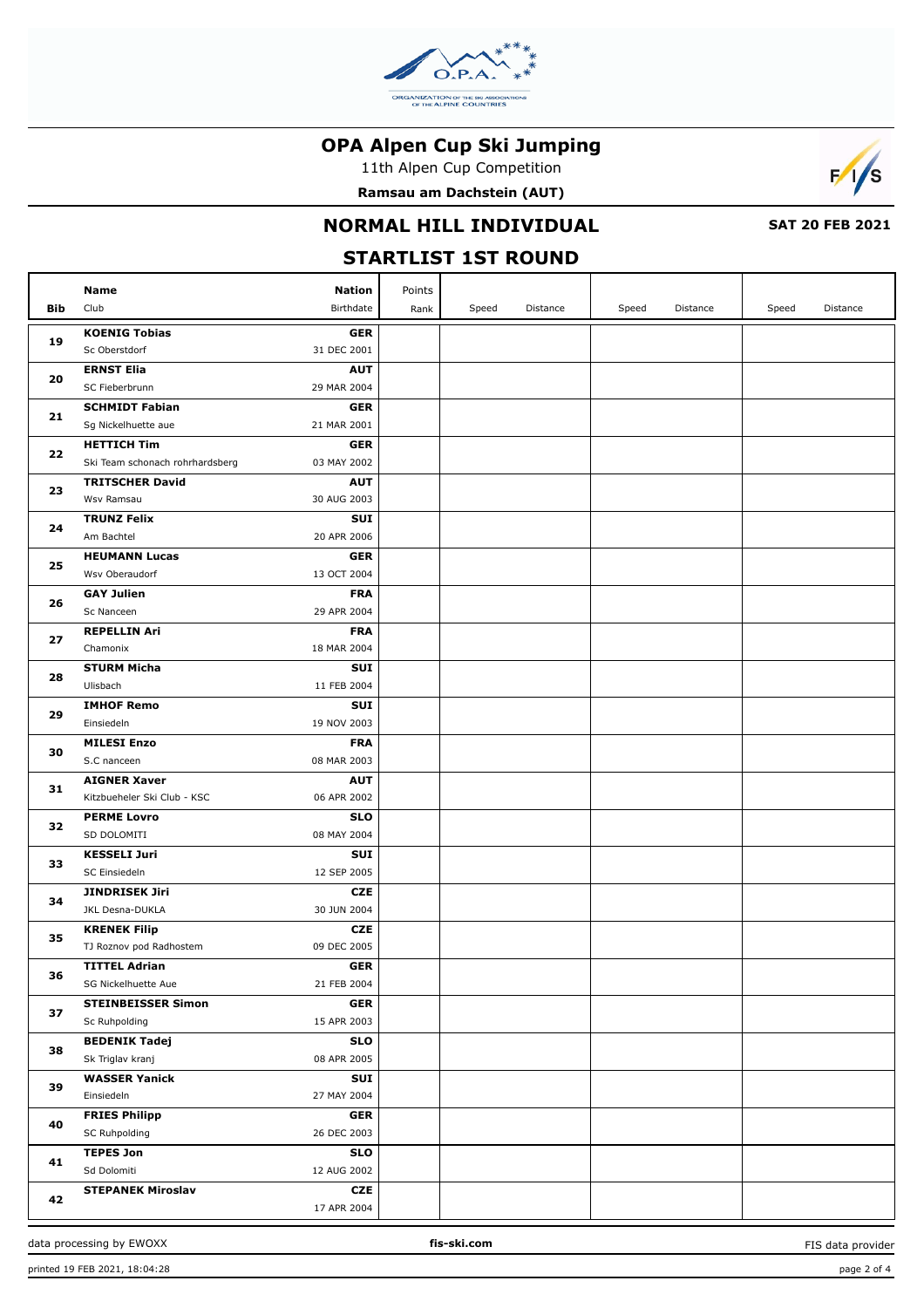

11th Alpen Cup Competition

**Ramsau am Dachstein (AUT)**



### **NORMAL HILL INDIVIDUAL**

 **SAT 20 FEB 2021**

# **STARTLIST 1ST ROUND**

| Bib | <b>Name</b><br>Club                 | <b>Nation</b><br>Birthdate | Points<br>Rank  | Speed | Distance | Speed | Distance | Speed | Distance |
|-----|-------------------------------------|----------------------------|-----------------|-------|----------|-------|----------|-------|----------|
| 43  | <b>FRISCHMANN Felix</b>             | <b>GER</b>                 |                 |       |          |       |          |       |          |
|     | WSV Gruna                           | 29 JUL 2005                |                 |       |          |       |          |       |          |
| 44  | <b>REP Marcel</b>                   | <b>SLO</b>                 |                 |       |          |       |          |       |          |
|     | Ssd Stol zirovnica                  | 12 SEP 2002                |                 |       |          |       |          |       |          |
| 45  | <b>OBERSTEINER Louis</b>            | <b>AUT</b>                 |                 |       |          |       |          |       |          |
|     | Skisprungclub Wiener stadtadler     | 10 AUG 2004                |                 |       |          |       |          |       |          |
| 46  | <b>JEGLIC Timotej</b>               | <b>SLO</b>                 | 4               |       |          |       |          |       |          |
|     | Ssk Ilirija                         | 21 MAR 2002                | 49.             |       |          |       |          |       |          |
| 47  | <b>LIPOVSEK ROCNIK Miha</b>         | <b>SLO</b>                 | 4               |       |          |       |          |       |          |
|     | Sk Zagorje                          | 14 AUG 2003                | 49.             |       |          |       |          |       |          |
| 48  | <b>CHERVET Jules</b>                | <b>FRA</b>                 | 5               |       |          |       |          |       |          |
|     | CS CHAMONIX                         | 31 DEC 2003                | 47.             |       |          |       |          |       |          |
| 49  | <b>ZUPAN Ozbe</b>                   | <b>SLO</b>                 | 9               |       |          |       |          |       |          |
|     | Nsk Trzic fmg                       | 07 APR 2003                | 43.             |       |          |       |          |       |          |
| 50  | <b>KOGLER Elias</b>                 | <b>AUT</b>                 | 9               |       |          |       |          |       |          |
|     | Kitzbueheler Ski Club - KSC         | 22 APR 2003                | 43.             |       |          |       |          |       |          |
| 51  | <b>HLADNIK Matic</b>                | <b>SLO</b>                 | 11              |       |          |       |          |       |          |
|     | ND Ratece Planica                   | 18 OCT 2002                | 40.             |       |          |       |          |       |          |
| 52  | <b>GRUNDMANN Paul Justus</b>        | <b>GER</b>                 | 11              |       |          |       |          |       |          |
|     | Sc Steinbach-hallenberg             | 26 MAY 2003                | 40.             |       |          |       |          |       |          |
| 53  | <b>HAUSER Krystof</b>               | <b>CZE</b>                 | 12              |       |          |       |          |       |          |
|     | TJ Dukla Liberec                    | 29 DEC 2002                | 38.             |       |          |       |          |       |          |
| 54  | <b>FUSSENEGGER Andre</b>            | <b>AUT</b>                 | 14              |       |          |       |          |       |          |
|     | SV Dornbirn                         | 31 JAN 2003                | 37.             |       |          |       |          |       |          |
| 55  | <b>LACROIX Olan</b>                 | SUI                        | 17              |       |          |       |          |       |          |
|     | Les Diablerets                      | 21 MAR 2001                | 36.             |       |          |       |          |       |          |
| 56  | <b>OBLAK Rok</b><br>Ssk Alpina ziri | <b>SLO</b><br>16 JUL 2001  | 24<br>33.       |       |          |       |          |       |          |
|     | <b>ZAVRSNIK Gorazd</b>              | <b>SLO</b>                 | 26              |       |          |       |          |       |          |
| 57  | Ssk Ljubno btc                      | 21 APR 2003                | 32.             |       |          |       |          |       |          |
|     | <b>KULMITZER Dominik</b>            | <b>AUT</b>                 | 27              |       |          |       |          |       |          |
| 58  | SC Egg                              | 12 AUG 2002                | 30.             |       |          |       |          |       |          |
|     | <b>BARTOLJ Maksim</b>               | <b>SLO</b>                 | 27              |       |          |       |          |       |          |
| 59  | Ssk Ilirija                         | 01 MAY 2003                | 30.             |       |          |       |          |       |          |
|     | <b>BRAUN Finn</b>                   | <b>GER</b>                 | $\overline{32}$ |       |          |       |          |       |          |
| 60  | Sv Baiersbronn                      | 14 JAN 2002                | 29.             |       |          |       |          |       |          |
|     | <b>GEYER Luca</b>                   | <b>GER</b>                 | 42              |       |          |       |          |       |          |
| 61  | Wsv 08 lauscha                      | 19 JUL 2002                | 28.             |       |          |       |          |       |          |
|     | <b>ZIMMERMANN Raffael</b>           | <b>AUT</b>                 | 58              |       |          |       |          |       |          |
| 62  | Nordic Team Absam                   | 17 AUG 2003                | 26.             |       |          |       |          |       |          |
| 63  | <b>HOFER Michael</b>                | <b>AUT</b>                 | 61              |       |          |       |          |       |          |
|     | UVB Hinzenbach                      | 22 AUG 2002                | 24.             |       |          |       |          |       |          |
|     | <b>EKART Taj</b>                    | SLO                        | 61              |       |          |       |          |       |          |
| 64  | Ssk Menges                          | 15 JUL 2004                | 24.             |       |          |       |          |       |          |
|     | <b>SCHUSTER Jonas</b>               | <b>AUT</b>                 | 80              |       |          |       |          |       |          |
| 65  | SV Innsbruck Bergisel               | 25 AUG 2003                | 21.             |       |          |       |          |       |          |
|     | <b>SPIEWOK Simon</b>                | <b>GER</b>                 | 105             |       |          |       |          |       |          |
| 66  | Tus Neuenrade                       | 12 JAN 2002                | 18.             |       |          |       |          |       |          |

FIS data provider